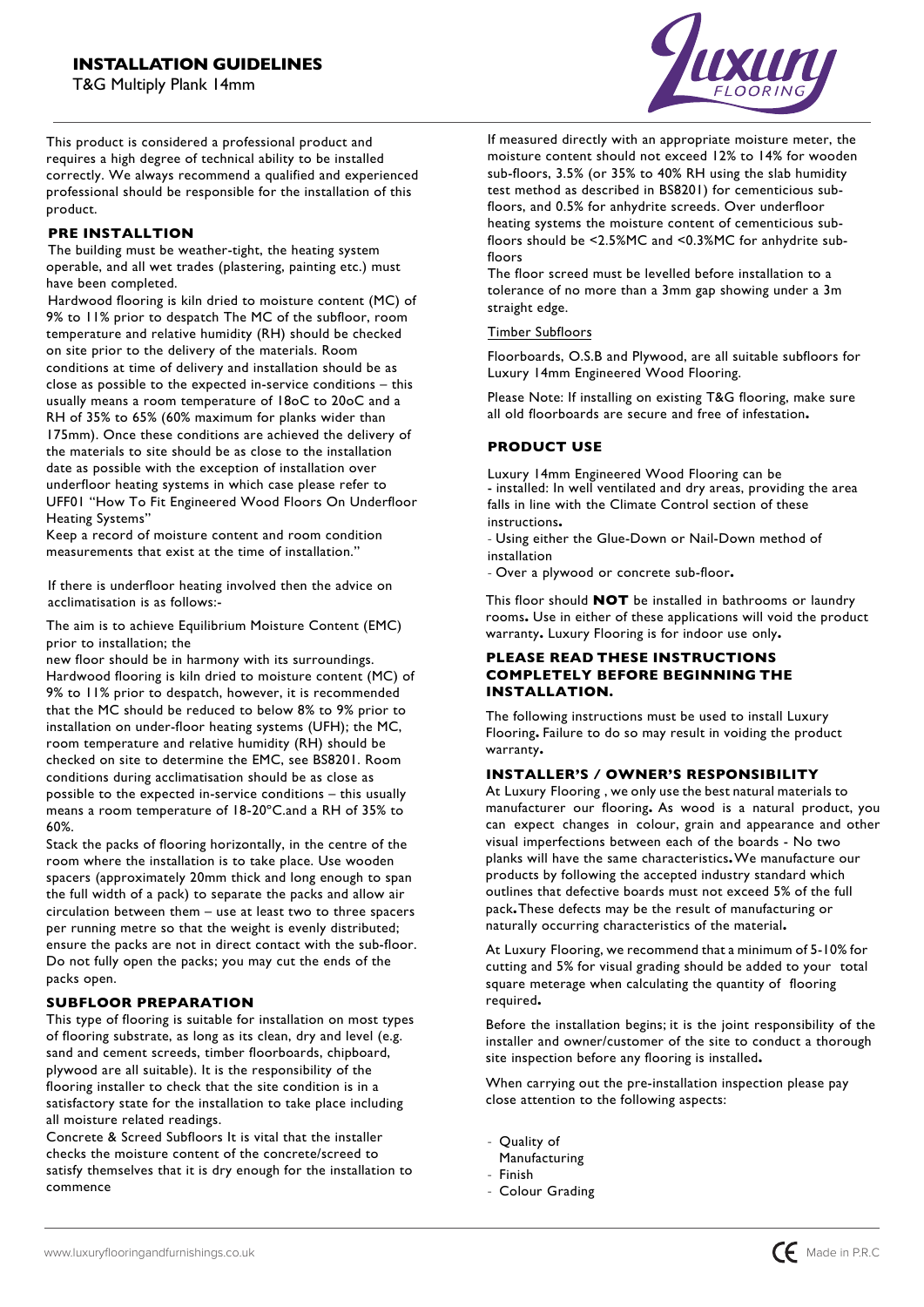

If specific boards are deemed unacceptable, please exclude these boards from the installation process. Boards that remain as part of the installation are considered to have been accepted by both installer and owner (even if the owner is not present at the time of installation)

It is the sole responsibility of the flooring installer to conduct thorough checks of the site, subfloor, installation tools and materials to ensure they meet or exceed the acceptable industry standards for installing hardwood flooring Luxury Flooring accepts no responsibility for problems arising from incorrect or improper site preparation or installation procedures

#### **SITE PREPARATION**

Before installing your new floor, please ensure that the following points are addressed:

Installation in a new build construction

- Installation of all external windows and doors have been carried out. (This includes doors from the home to attached garages, failure to have these in place can affect the ambient temperature of adjoining rooms)

 All concrete, masonry, plastering, drywall, texturing, painting and other wet work is complete and thoroughly cured and dry

- Basements and crawl spaces are dry. Crawl spaces must have no standing water; crawlspaces must also have a vapour barrier and adequate ventilation that meet local building codes

- Gutters and downspouts are in place, directing water away from the building

- The Subfloor has been prepared correctly for installation.

#### **Installation in an Existing Home (renovation)**

If you are planning to install Luxury Flooring in an existing home as part of a home renovation or remodel, the same principles apply to that of a new build construction. Please ensure all wet work (painting, wallpapering, texturing) is completed and thoroughly dr y before commencing with the flooring installation

In addition to the new build principles:

- Remove all furniture, artwork and other valuables from installation area

- Undercut door frames
- Remove all existing flooring and underlay, if necessary

#### **COLOUR RACKING**

Real Wood Flooring contains natural variations in colour and grain pattern. To prevent colour grouping or repetitive patterns in the finished floor surface, Luxury Flooring recommends un-boxing 3/4 cartons to get a sense of the range of colour variation and arrange the planks to achieve a satisfactory appearance When sorting boards, pay close attention to visible manufacturing defects and any transport damage

(if applicable). Once a plank has been installed, these are considered to have been accepted by the customer and are not eligible for exchange or replacement (See Warranty for more details).

#### **EXPANSION PROVISION**

It is essential that an expansion gap of at least 12 mm or 2 mm per metre of span is left around the perimeter of the room and around any obstructions such as columns, radiator pipes, door casings, hearths etc. and in doorways between rooms. The approximate rate of expansion can be calculated; in larger rooms, above  $12m \times 8m$ , it may be necessary to provide additional expansion provision Contact your supplier for advice. Expansion gaps can be covered with a variety of solid wood profiles or skirting, it is essential that any covers used do not impede or restrict the natural movement of the boards that will occur throughout the life of the floor e.g. do not force the skirting down on top of the boards, leave 1-2mm gap below the skirting on top of the boards. Do not nail or glue covers to the boards

NOTE: In climates with extreme variations in humidity, or in large installations  $(+80m^2)$ , a larger expansion space may be required.

### **CLEANING MAINTENANCE**

Once the installation of your hardwood floor is complete, it is essential to ensure you familiarise yourself with the correct and safe ways to clean and maintain the surface to avoid any potential damage

#### Daily Cleaning

For day-to-day cleaning, it is essential to dust your hardwood floors with a microfibre mop or cloth each day to prevent any scratches and surface damage. Microfibre cleaning pads use static electricity to trap dirt, particles and other household allergens. Dusting the surface will remove any particles of dust and grit that may appear from footwear, chair legs and will contribute to preventing the floor from long-term damage. Household brushes may also be used, but please be aware that these can push the dirt around and may potentially cause scratches to the surface of the floor

#### Weekly Cleaning

On a weekly basis, we recommend giving your hardwood floor a vacuum or damp mop to get rid of more stubborn stains or debris that may have dried onto the surface. Keep any protruding parts of the vacuum away from the surface of the floor as this can cause damage. Any excess water should be removed from the floor immediately and never pour water directly onto the floor´s surface as this can cause swelling, warping, splitting and even joint separation and not only reduce your floor´s lifespan, it will also most likely void any manufacturers´ warranty

#### **Ongoing Maintenance**

For a more in-depth clean, we recommend giving your floor a deep clean 3/4 times per year to ensure the floor is well protected from day-to-day living. As we offer many different types of finishing materials on our flooring, we recommend speaking to your Luxury represetative who will be able to advise on the correct maintenance products for your flooring depending on its finish, in accordance with the description on the product end label

#### Cleaning Tips & Tricks

- Use a good quality doormat at entrances & exits to avoid dirt and debris entering the home.

- Always use appropriate felt pads on chairs, tables and any other furniture to minimise indentations

- For drink spillages, these must be cleaned up immediately - Avoid using water and vinegar or soap-based cleaners, as

these will dull the floor´s finish over time

- Do NOT use Steam Cleaners on your hardwood floors as these also put heat and excessive water on your floor.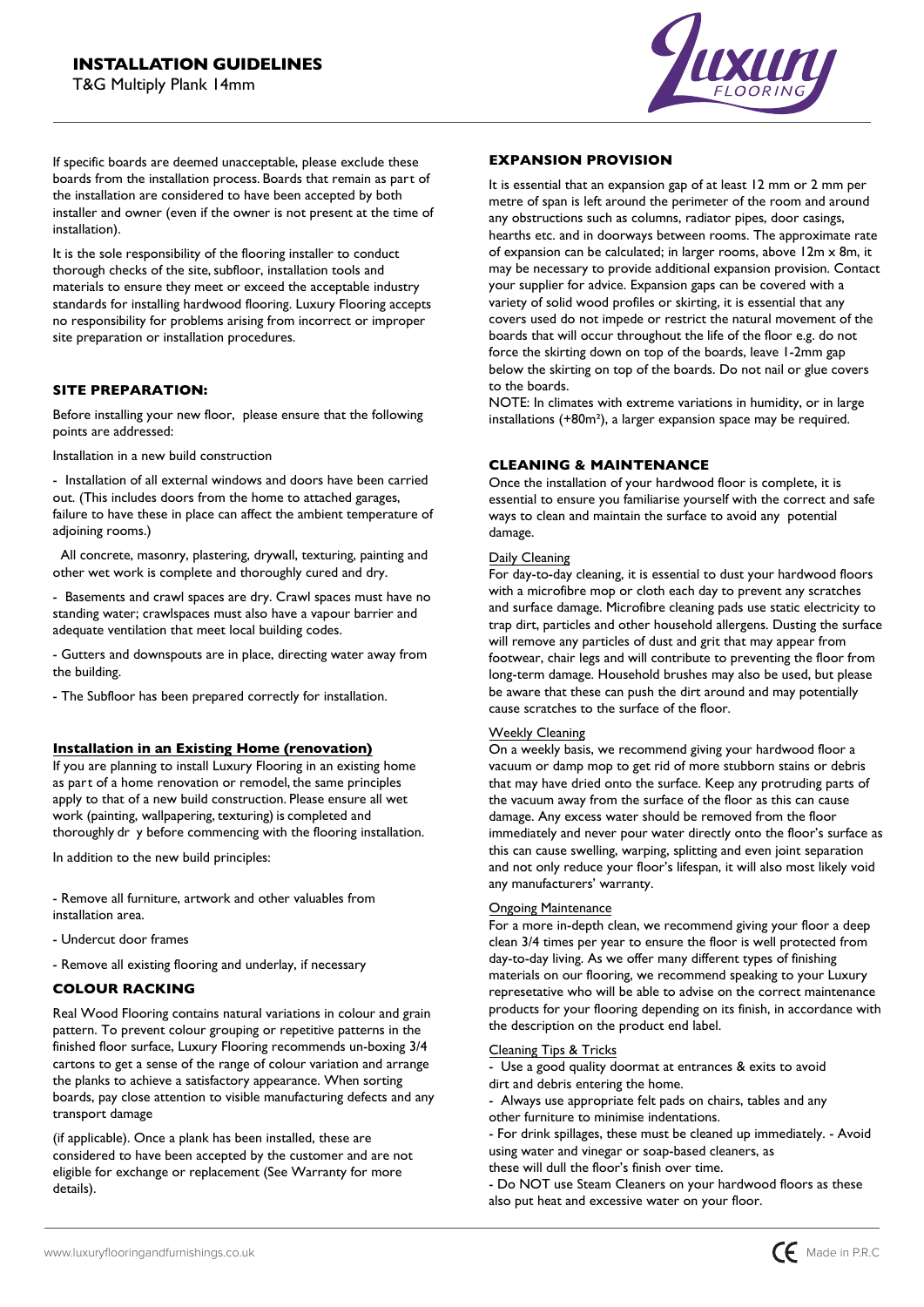T G Multiply Plank 14mm



## **INSTALLATION ONTO SCREED WITH WATER BASED UNDERFLOOR HEATING**

All Engineered Flooring from Luxury Flooring can be used with water based embedded Underfloor Heating systems, but we recommend consulting your UFH instruction guidelines before installing to ensure the correct system is in place before the wood floor is installed The flooring installer should ensure the system has been correctly tested and is operational before commencing the installation of the flooring. Failure to do so can cause additional problems because of the wide range of temperatures the flooring is subjected to.

Always turn off the Underfloor heating system 48 hours prior to installation and allow it to cool fully.

Once the installation is completed, wait 48 hours before turning the system back on, this gives any adhesive used the time to fully cure. When it's time to turn the system back on, do so in small increments of I degree centigrade at a time up to a maximum total increase of 5 degrees per day until you reach your desired room temperature. Do NOT turn the system straight up to the maximum, as this cause the timber to dry out quickly and cause the floor to split or crack

Maximum allowed contact temperate should not exceed 26°C, this is to the base of the board, not the top surface and can generally be achieved with a manifold temperature of <45°C. Please note that loose carpets/rugs insulate the surface by around  $2^{\circ}C!$ Important: Follow the heating regulation recommendations given by the underfloor heating system supplier

### **CLIMATE CONTROL**

Climate control is essential when it comes to wood flooring The conditions at the job site must be maintained with the air between 18-20°C and relative humidity at 30-60% before, during and after the installation. The flooring should not be delivered to the site until these conditions have been met and maintained for 1 week for plywood subfloors and 2 weeks for concrete subfloors.

Following the installation, these temperature and relative humidity conditions should be maintained at all times to ensure you get the best out of your new floor. See Warranty for more details.

If the temperature and humidity conditions meet the manufacturer's guidelines, the material should then be delivered to the site. When stacking boxes, ensure that boxes are cross stacked to allow for proper airflow between each box. Do not open the boxes; leave closed until ready to commence the installation and open each one as required when performing the pre-installation checks

Before installation of resilient coverings, it is very important to measure the moisture of the new screed To avoid damage of the heating pipes, the measuring points have to be prescribed by the installer of the screed. Every 200mÇ, three measurements should be carried out

The permissible domestic moisture has to be at most 45-55% RH (cement screed) or 0.3 CM% (anhydrite screed). A new cement screed must not be heated up before 21 days, and anew anhydrite screed must not be heated before 7 days, after its installation.

The heating procedures should be performed in the following order:

- 1st day: heating up with a feed temperature of 20° C
- 2nd day: heating up with a feed temperature of  $30^{\circ}$  C
- 3rd day: heating up with a feed temperature of
- $40^{\circ}$  C 4th day: heating up with a feed temperature of  $50^{\circ}$  C
- 5th -15th day: keep this temperature 50° C
- 16th day: heating down with a feed temperature of 40 °C
- 17th day: heating down with a feed temperature of 30  $^{\circ}$  C
- 18th day: heating down with a feed temperature of 20  $^{\circ}$  C

19th day: measuring the moisture with the Hygrometer / CM device as per manufacturer´s

instructions and all relevant standards (BS 8203: 2001)

Underfloor heating should be switched off 48 hours prior to laying the floor coverings. Since most adhesives, which are used for floor laying do not achieve maximum bond strength immediately, the heating should not be turned on until at least 48 hours after laying and peak temperature should be avoided for a further 7 days.

For the long run, the surface temperature of the screed must not exceed  $26^{\circ}$  C (at the glue line).

If the moisture levels of the subfloor are not measured and our recommendations regarding the heating procedures are not followed and recorded by contractor, bubbles (de-lamination) and lifted joints could occur

Please note that with regard to moisture levels above the recommended 45-55% 6H, you must obtain a specification from the adhesive manufacturer, which is guaranteed by them The time required to get an accurate reading will depend on the subfloor and heating system.

A power floated concrete may take a month to achieve equilibrium and if the heating system is at the top or bottom of the concrete, this can also make a difference

NB. Please also consult BS 8203: 2001 and the CFA Guide to Contract Flooring and the adhesive manufacturer´s recommendations should also be noted

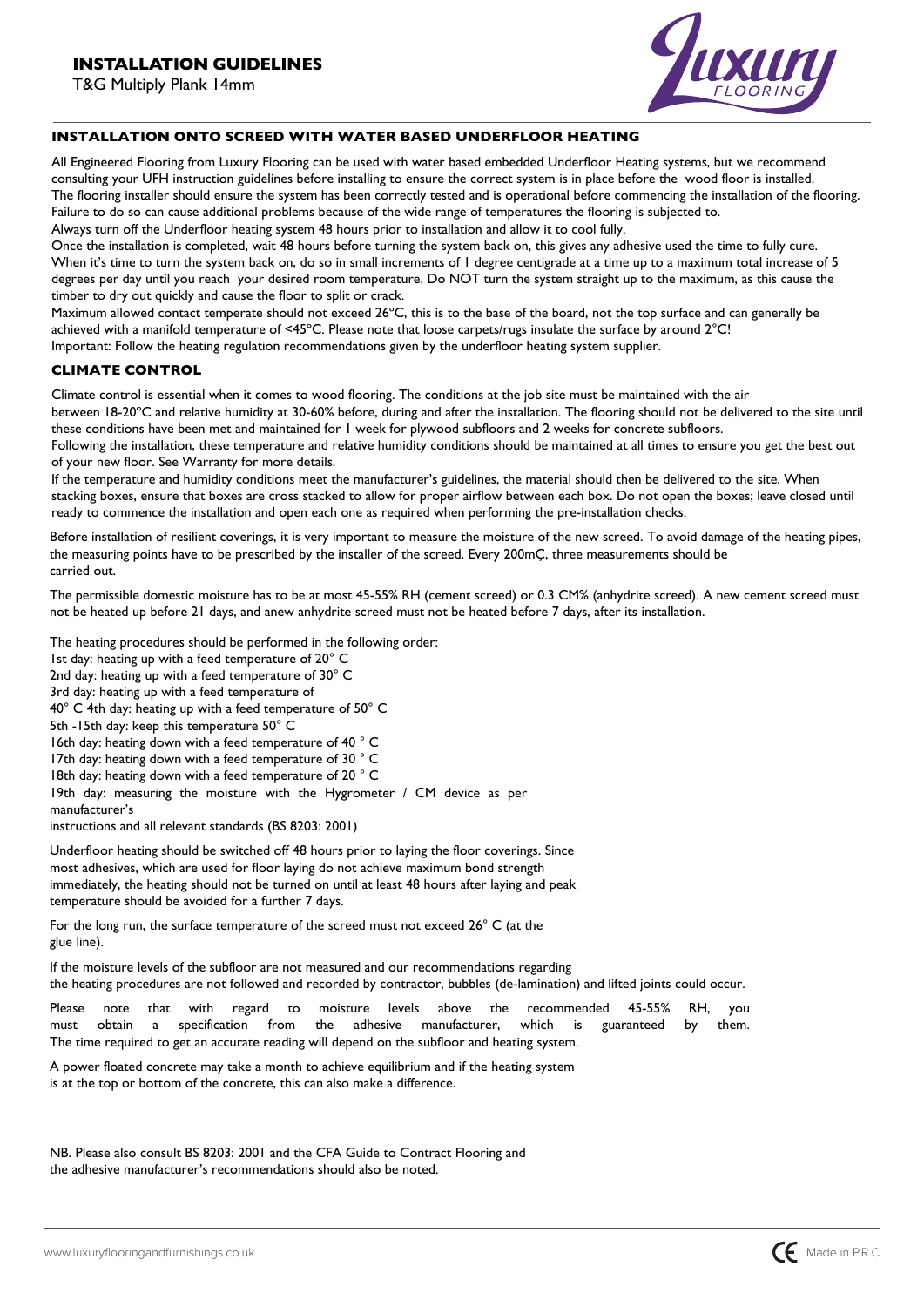T G Multiply Plank 14mm



## **INSTALLATION OF 14MM T&G ENGINEERED FLOORING**

Engineered Wood Flooring can be installed in three ways:

## **FULLY BONDED INSTALLATION**

Luxury Engineered Wood Flooring can be installed directly to a concrete screed sub-floor or suitablewood-based subfloor using the Fully Bonded method**.** 

This method involves using a flexible polyurethane adhesive to fully adhere the boards to the sub-floor**.** This is normally done using a notched trowel to create ridges of adhesive, that the floorboards are then bedded onto when installed**.**  Alwaysconsult the manufacturers´ guidelines for the adhesive you are using to ensure the correct trowel and application method is being followed**.**



# **FLOATING INSTALLATION**

This type of flooring can also be installed as a Floating Floor**.** This is where the boards are joined together and laid over the sub-floor and fixed by applying a PVA bead of adhesive into the tongue and groove systemon the board**.** 

When connecting the boards together, ensure a neat, continuous bead of adhesive is applied into the groove section of the board and firmly press the adjoining board into place**.** A tapping block may be used to further assist the two boards fitting together**.** If additional strength is required (for example - heavy traffic areas such as a doorway) a double bead of glue may be applied**.** A further bead of adhesive shouldalso be used on header joints to create a strong and stable installation**.** 

### **Nail Down or Screw**

Luxury Flooring can also be nailed or screwed to a wooden subfloor**.**

Tips for Fully Bonded Installation

- It is not necessary to further adhere the T&G system when using the Fully Bonded method
- Always ensure all adhesive is kept off the surface area of the boards as when dry it can be very difficult to remove without causing damage to your new wood flooring**.**
- Always use the correct trowel for your adhesive type**.** Consult the instructions before beginning the install**.**

### Tips for Floating Installation

- Installation and Clamp & Straps should be used to hold rows in place whilst the adhesive cures**.**
- Starter boards from off-cuts of the previous row should be used at the beginning of the next row to ensure a staggered joint is achieved of a minimum of 500mm, which gives the installation valuable added strength**.**